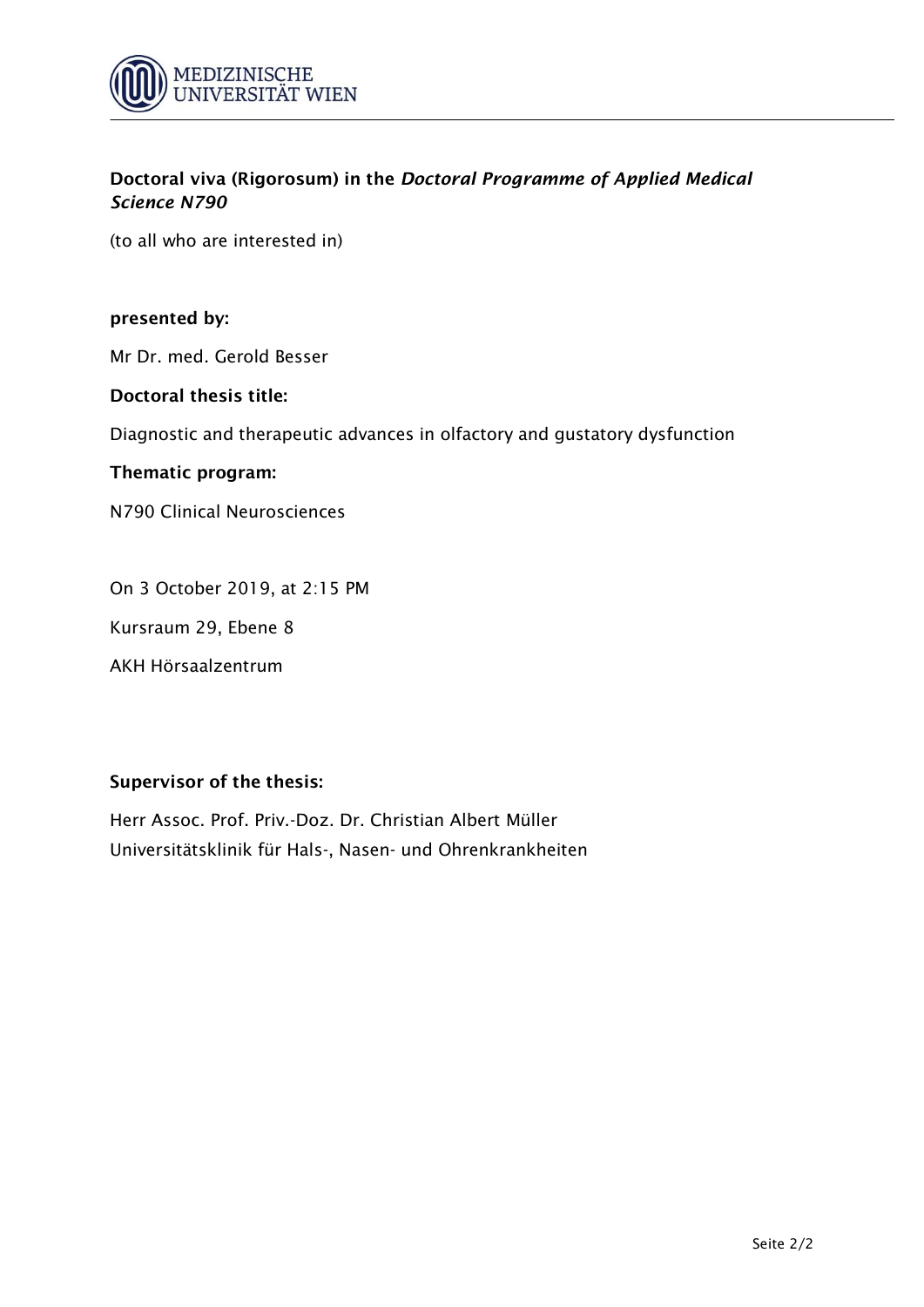

(to all who are interested in)

## **presented by:**

Ms MSc. Konstantina Bampali

## **Doctoral thesis title:**

Structural basis of allosteric gamma-aminobutyric acid type A receptor modulation

## **Thematic program:**

N094 Molecular Drug Targets

## On 11 October 2019, at 12:00 PM

Big Seminar Room, Center for Brain Research (1st floor, Spitalgasse 4, 1090 Vienna)

## **Supervisor of the thesis:**

Frau Assoc. Prof. Priv.-Doz. Dr. Margot Ernst Zentrum für Hirnforschung Abteilung für Molekulare Neurowissenschaften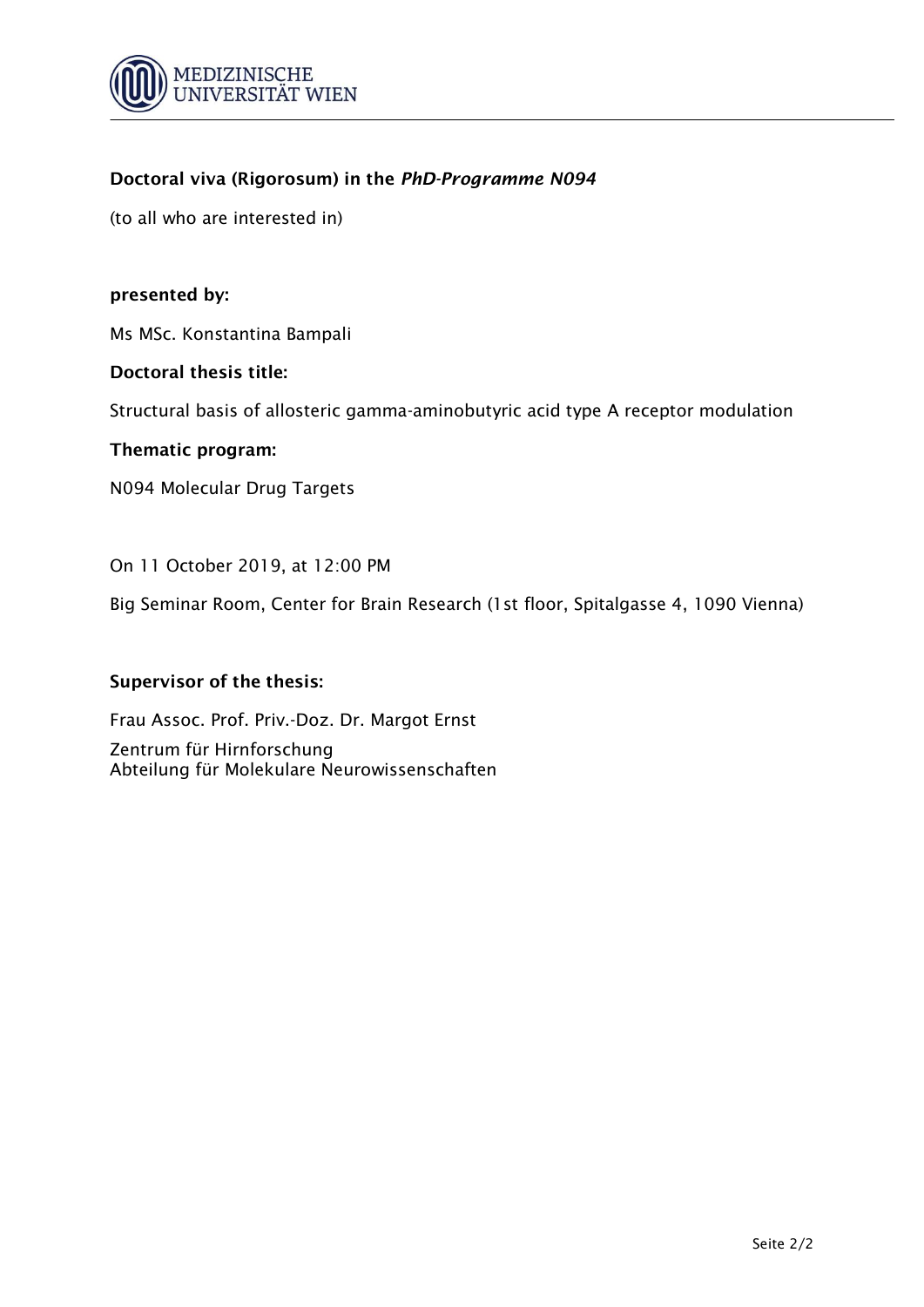

(to all who are interested in)

## **presented by:**

Mr inz. mgr inz. Piotr Andrzej Andrzejewski

## **Doctoral thesis title:**

Multimodal imaging for radiation therapy planning and treatment response assessment

## **Thematic program:**

N094 Medical Physics

On 21 October 2019, at 3:00 PM

Jugendstilhörsaal

## **Supervisor of the thesis:**

Herr Univ.-Prof. Dipl.-Ing. Dr. Dietmar Georg Universitätsklinik für Strahlentherapie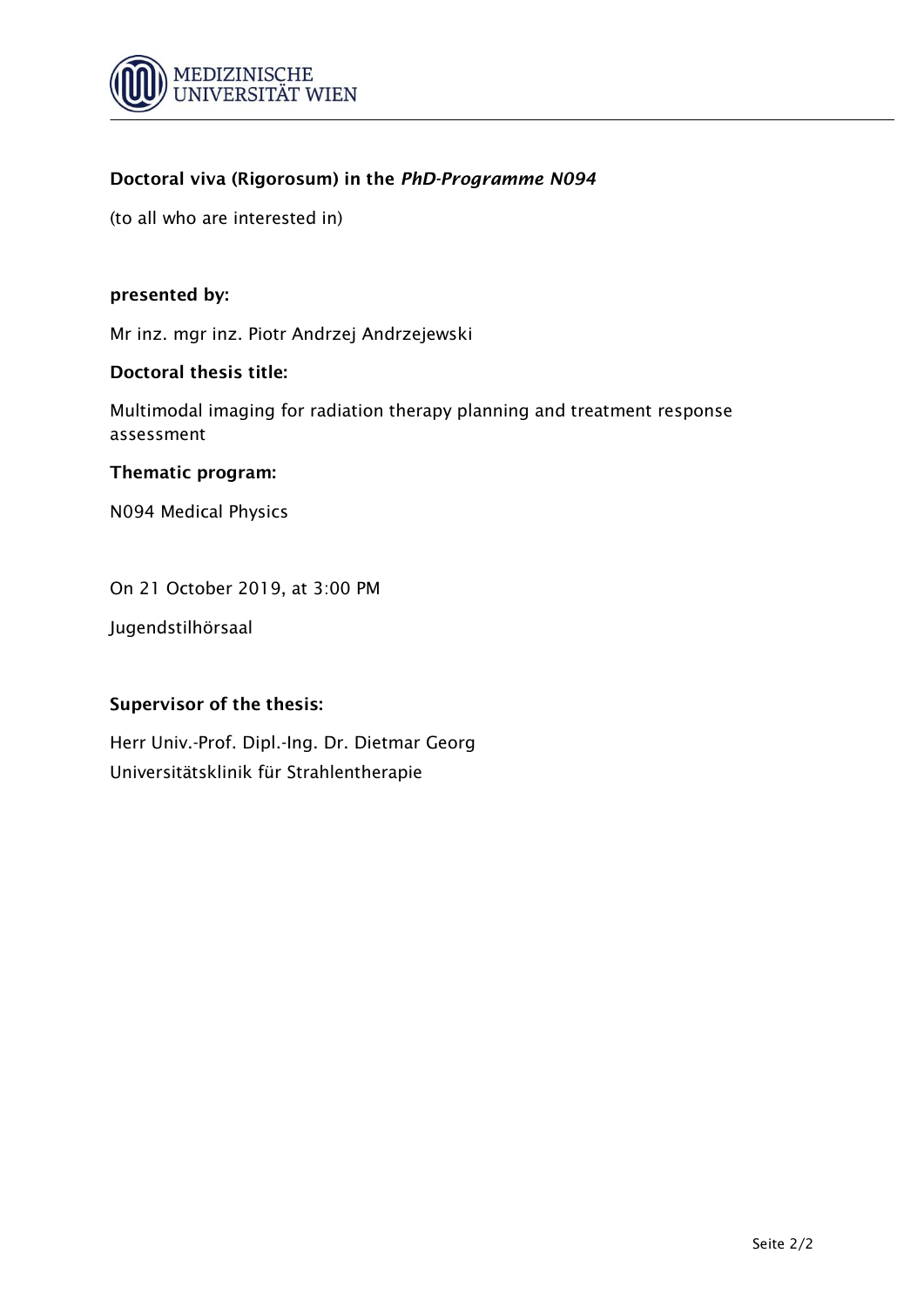

(to all who are interested in)

## **presented by:**

Mr Dipl.-Ing. BSc Gerald Hlavin

## **Doctoral thesis title:**

Adaptive levels of evidence for small population group trials

## **Thematic program:**

N094 Medical Informatics, Biostatistics & Complex Systems

On 22 October 2019, at 3:00 PM

Informatikbibliothek (88.03.806)

## **Supervisor of the thesis:**

Herr Assoc. Prof. Dr. Franz König Zentrum für Medizinische Statistik, Informatik und Intelligente Systeme Institut für Medizinische Statistik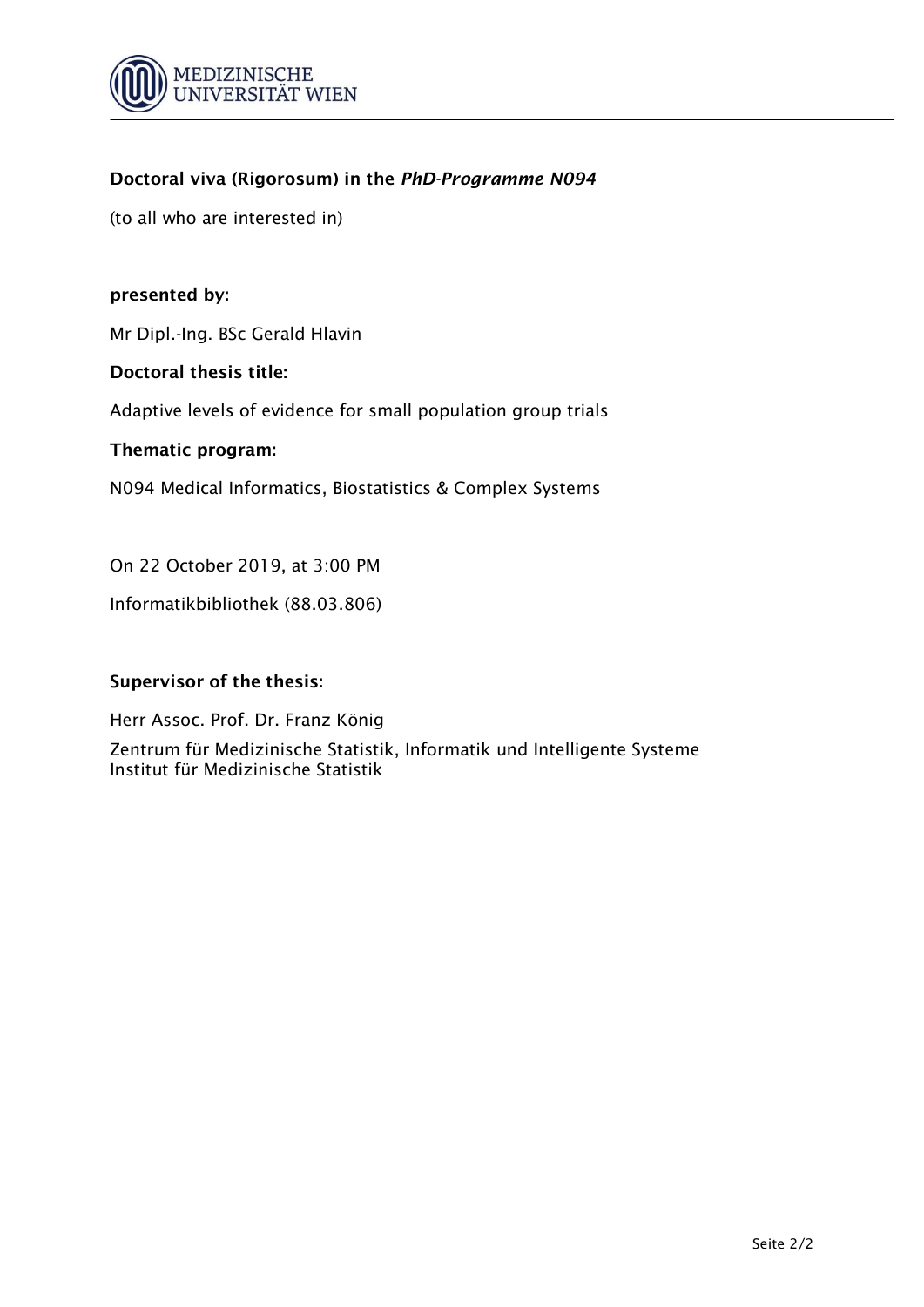

(to all who are interested in)

## **presented by:**

Ms MSc. Dominika Polak

## **Doctoral thesis title:**

The role of neurophils in IgE-mediated allergy

## **Thematic program:**

N094 Molecular, Cellular and Clinical Allergology

On 24 October 2019, at 9:00 AM

Seminarraum MSI

Raum 88.03.513

Spitalgasse 23

1090 Wien

# **Supervisor of the thesis:**

Frau Univ.-Prof. Dipl.-Ing. Dr. Barbara Bohle

Zentrum für Pathophysiologie, Infektiologie und Immunologie Institut für Pathophysiologie und Allergieforschung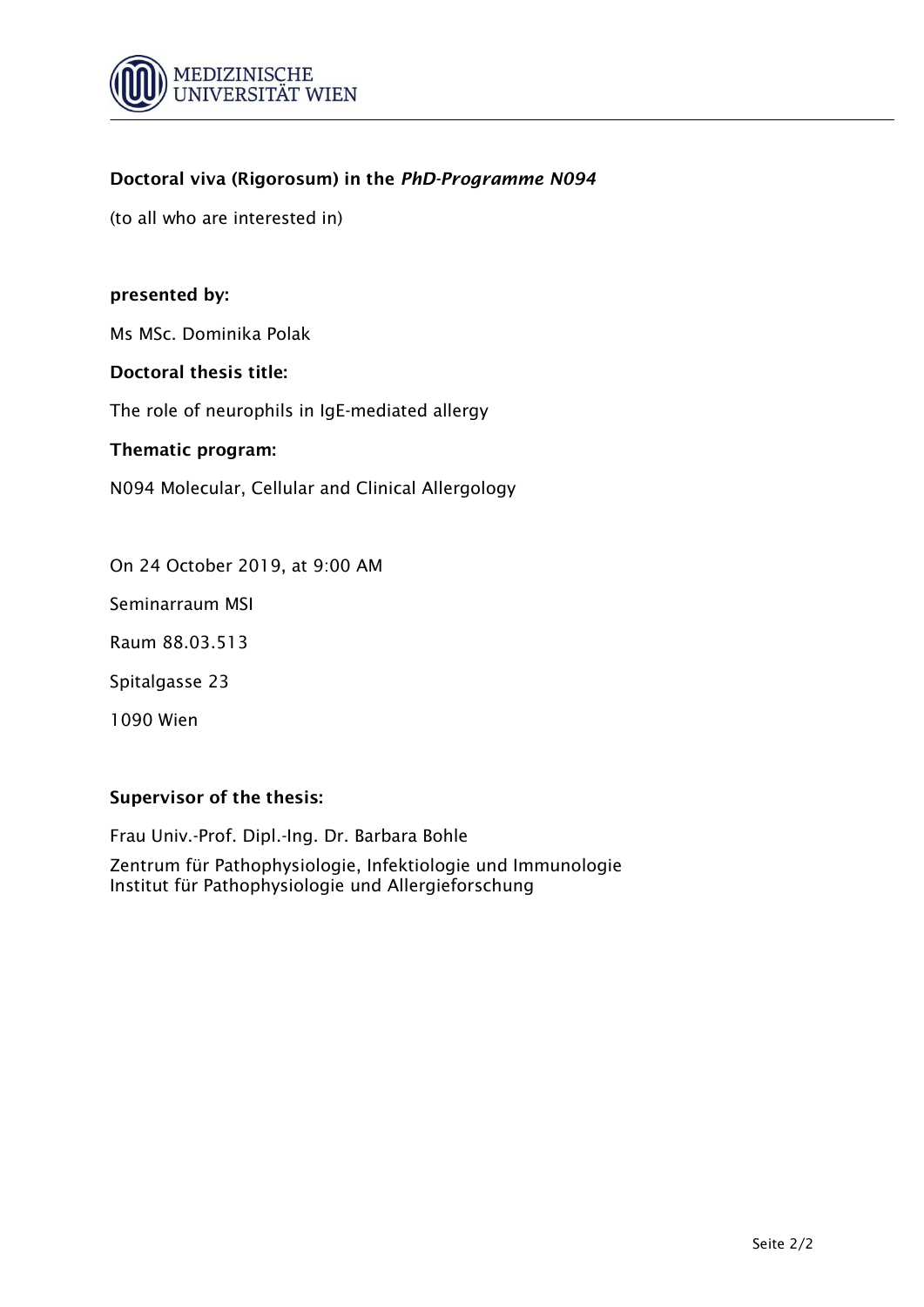

(to all who are interested in)

## **presented by:**

Ms BSc MSc Anne Elisabeth Miller

## **Doctoral thesis title:**

Investigating the metabolic configurations of single cells in their native tissue environment

## **Thematic program:**

N094 Immunology

On 25 October 2019, at 12:00 PM

Seminarraum im Anna Spiegel Gebäude

## **Supervisor of the thesis:**

Herr Assoc. Prof. Priv.-Doz. Dr. Thomas Weichhart Zentrum für Pathobiochemie und Genetik Medizinische Genetik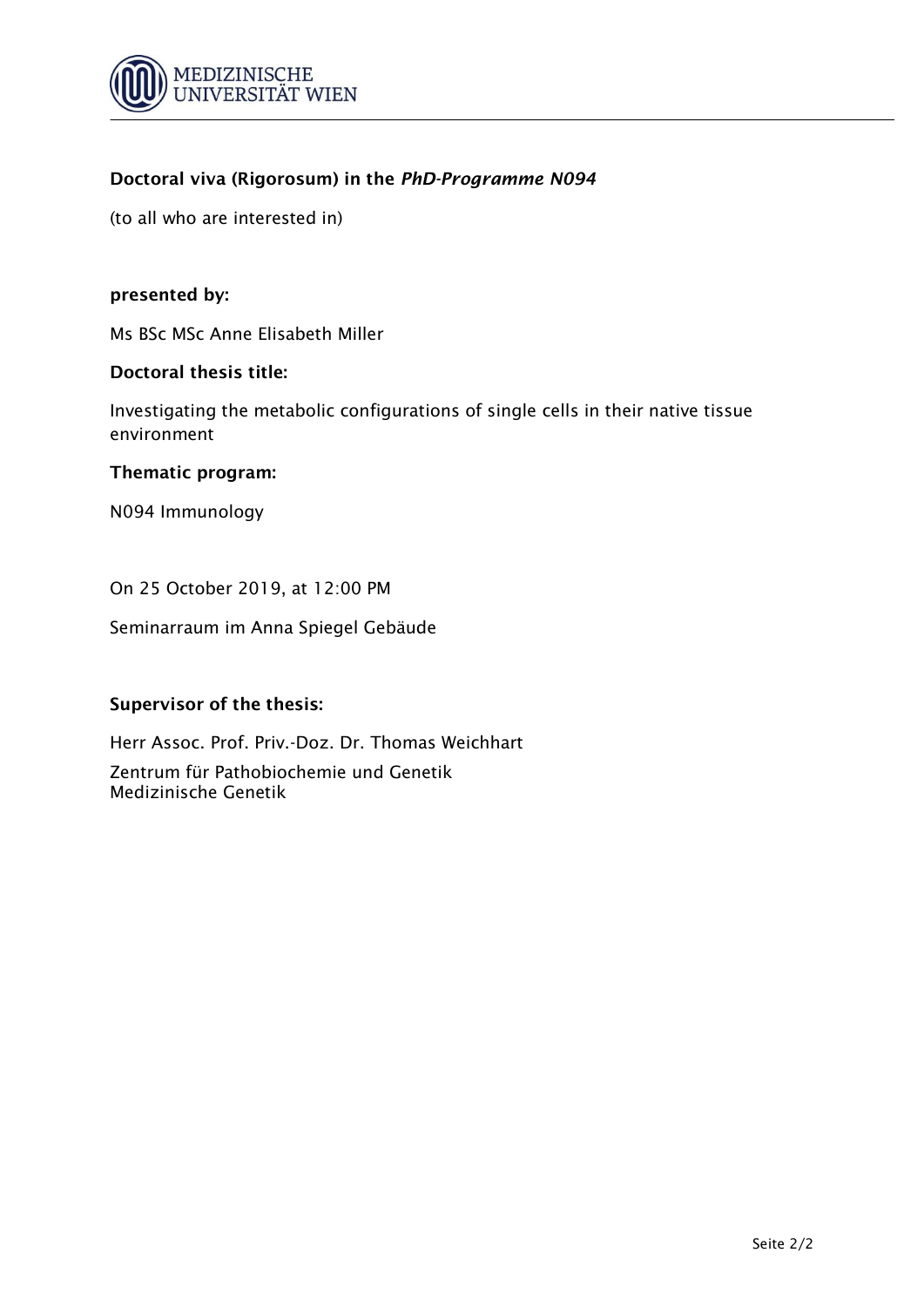

(to all who are interested in)

## **presented by:**

Ms Mag.rer.nat. Luisa Schmidt

## **Doctoral thesis title:**

Characterization and targeting of molecular dependencies in CEBPA-mutated AML

## **Thematic program:**

N094 Malignant Diseases

On 5 November 2019, at 4:00 PM

Kursraum 24, Ebene 8 im AKH

## **Supervisor of the thesis:**

Herr Mag. Florian Grebien

Externe Lehrende - sonstige Zuordnung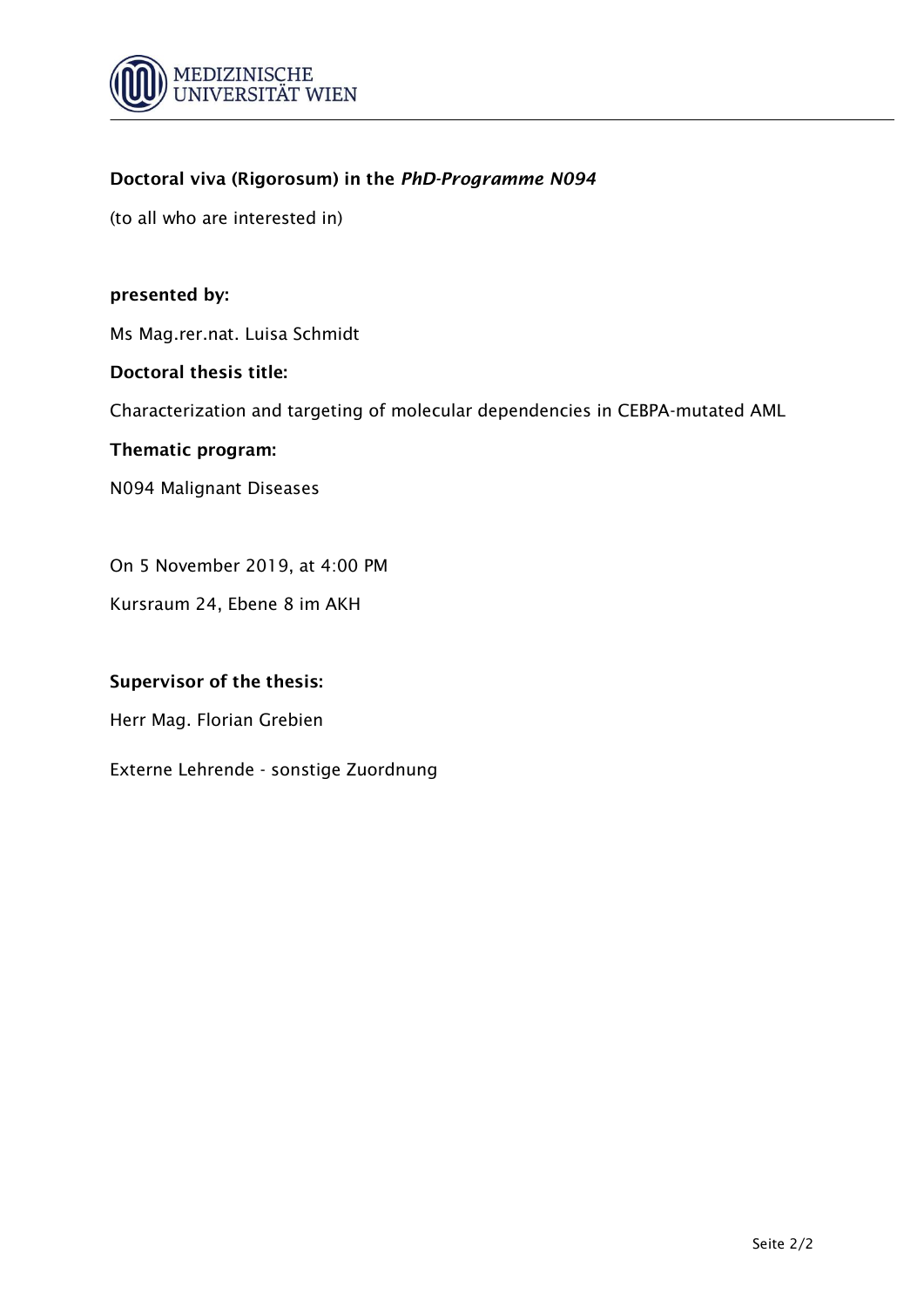

(to all who are interested in)

#### **presented by:**

Mr Weerayot Aramphianlert

### **Doctoral thesis title:**

Adaptive control for counteracting muscle fatigue related instabilities in myoelectric control systems

#### **Thematic program:**

N790 Biomedical Engineering

On 5 November 2019, at 10:00 AM

AKH Wien

Konferenzraum 4L

Ebene 4

## **Supervisor of the thesis:**

Herr Ao.Univ.-Prof. Dipl.-Ing. Dr. Winfried Mayr Zentrum für Medizinische Physik und Biomedizinische Technik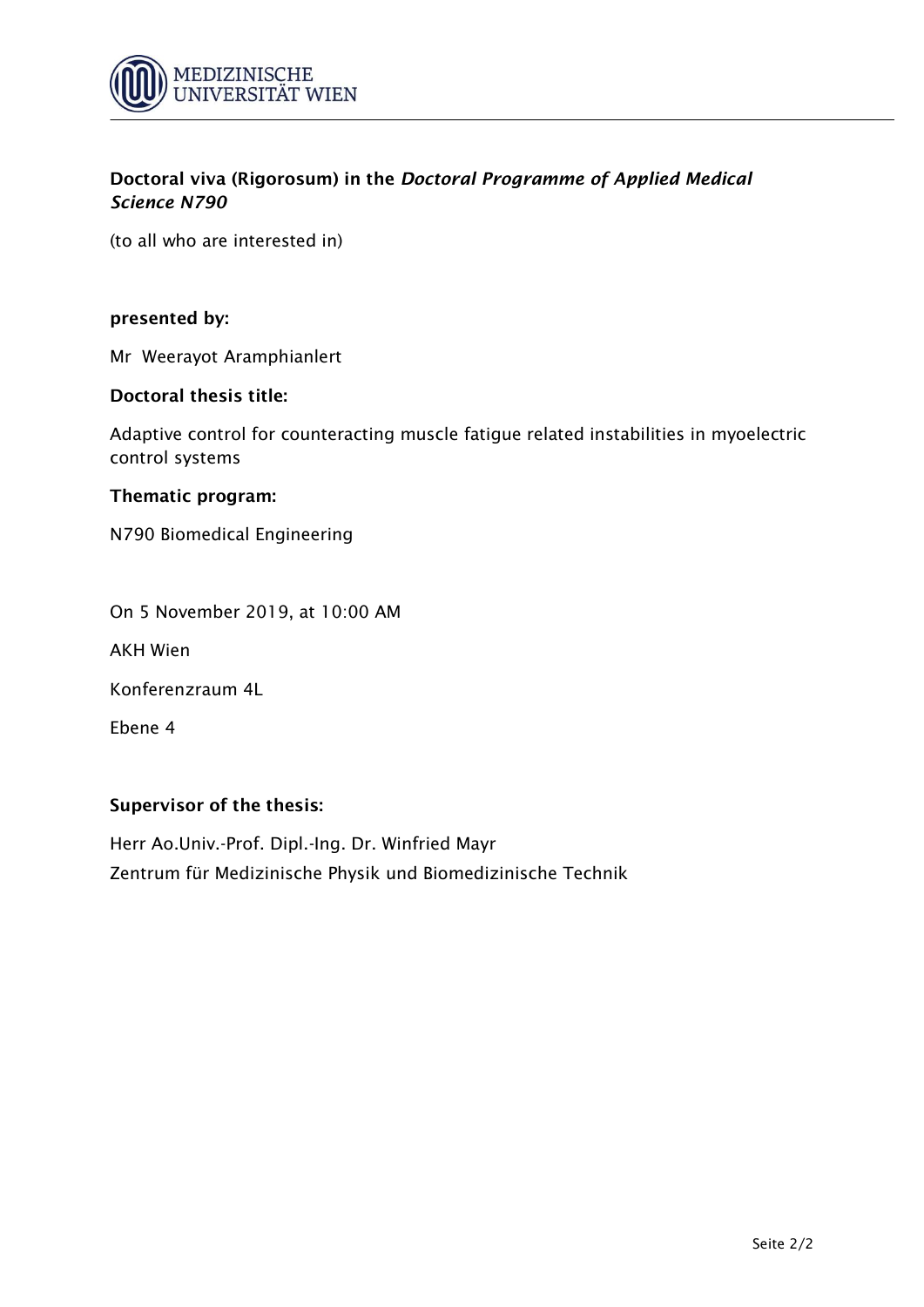

(to all who are interested in)

## **presented by:**

Ms MSc., BSc. Petra Aigner

#### **Doctoral thesis title:**

STAT3β is a tumor suppressor in acute myeloid leukemia

#### **Thematic program:**

N094 Malignant Diseases

On 5 November 2019, at 1:00 PM

Seminarraum d. Pharmakologie

3. Stock

Währinger Straße 13a

## **Supervisor of the thesis:**

Frau Priv.-Doz. MMag. Dr. Dagmar Stoiber-Sakaguchi Zentrum für Physiologie und Pharmakologie Institut für Pharmakologie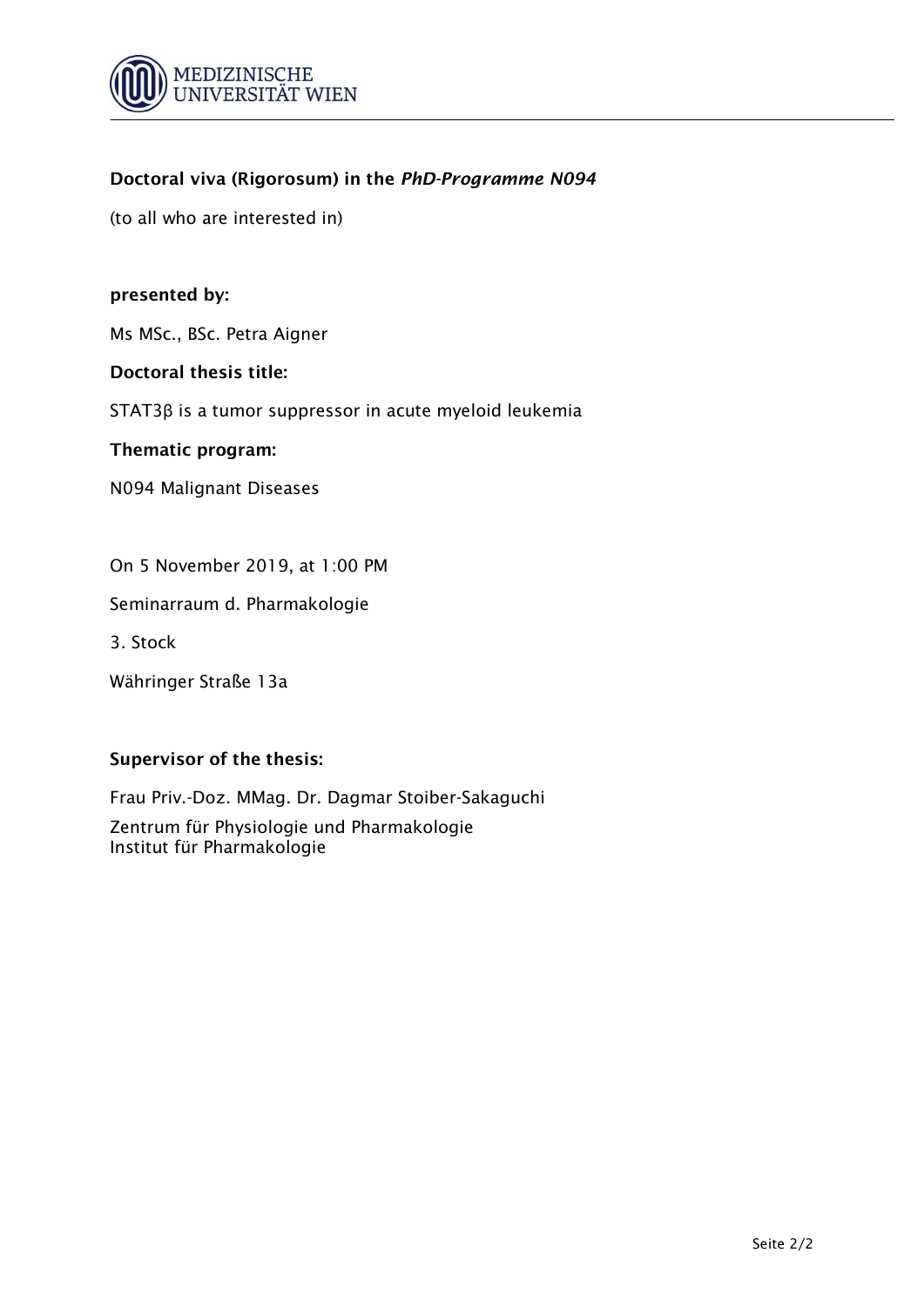

(to all who are interested in)

## **presented by:**

Mr BSc MSc Rene Platzer

#### **Doctoral thesis title:**

How Antigen is Presented to Sensitize T cells; a Molecular Imaging Approach

#### **Thematic program:**

N094 Cell Communication in Health and Disease

On 6 November 2019, at 1:00 PM

Seminarraum VCC, Lazarettgasse 19, 1. Stock

## **Supervisor of the thesis:**

Herr Univ.-Prof. Dipl.-Ing. Dr. Hannes Stockinger Zentrum für Pathophysiologie, Infektiologie und Immunologie Institut für Hygiene und Angewandte Immunologie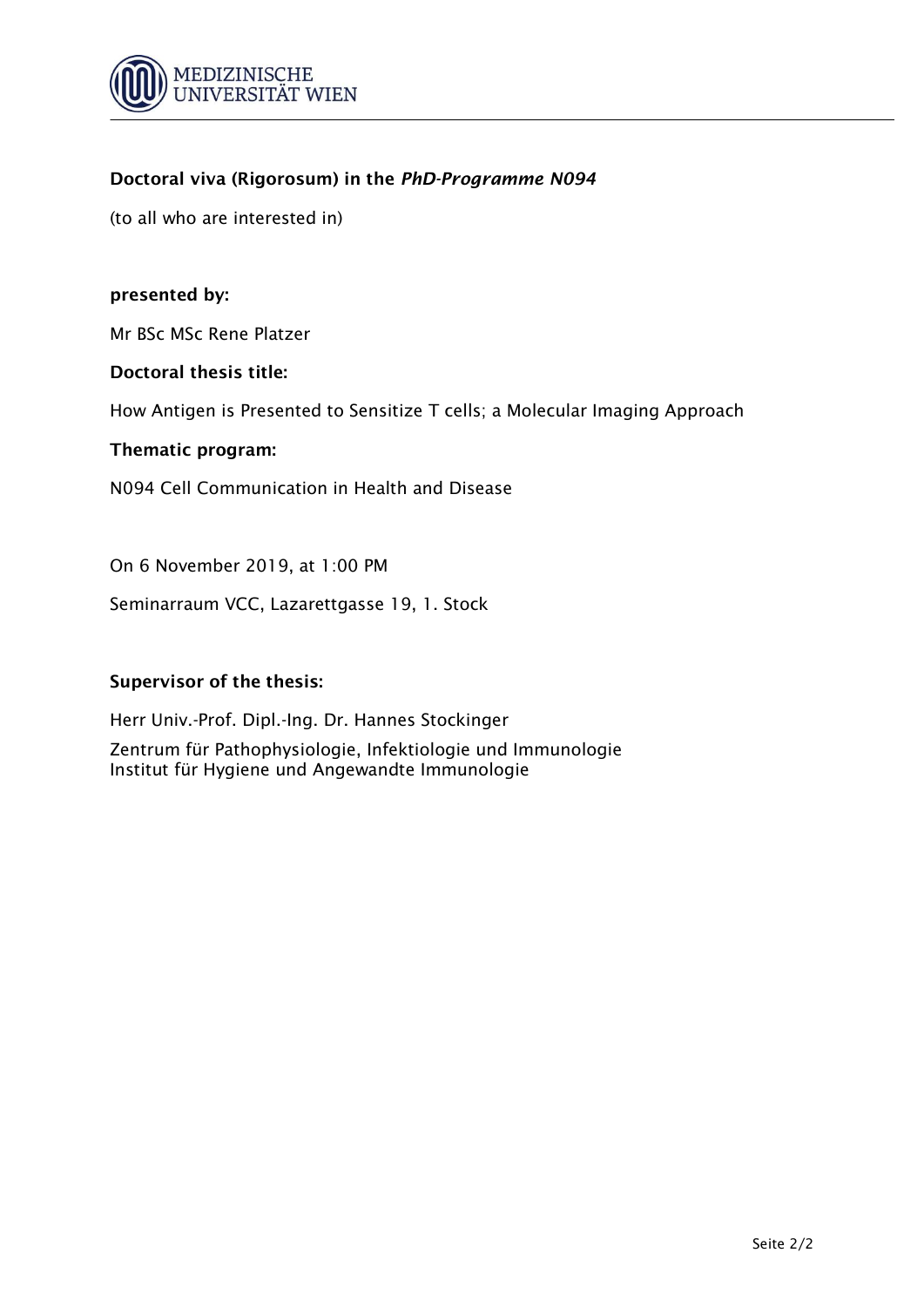

(to all who are interested in)

## **presented by:**

Mr Dr.med.univ. Philipp Wohlfarth

## **Doctoral thesis title:**

Critical Care Studies in Cancer Patients

### **Thematic program:**

N790 Clinical Experimental Oncology

On 14 November 2019, at 10:30 AM

Seminarraum Ebene 21 Roter Bettenturm

## **Supervisor of the thesis:**

Herr Assoc. Prof. Priv.-Doz. Dr.med.univ. Peter Schellongowski Universitätsklinik für Innere Medizin I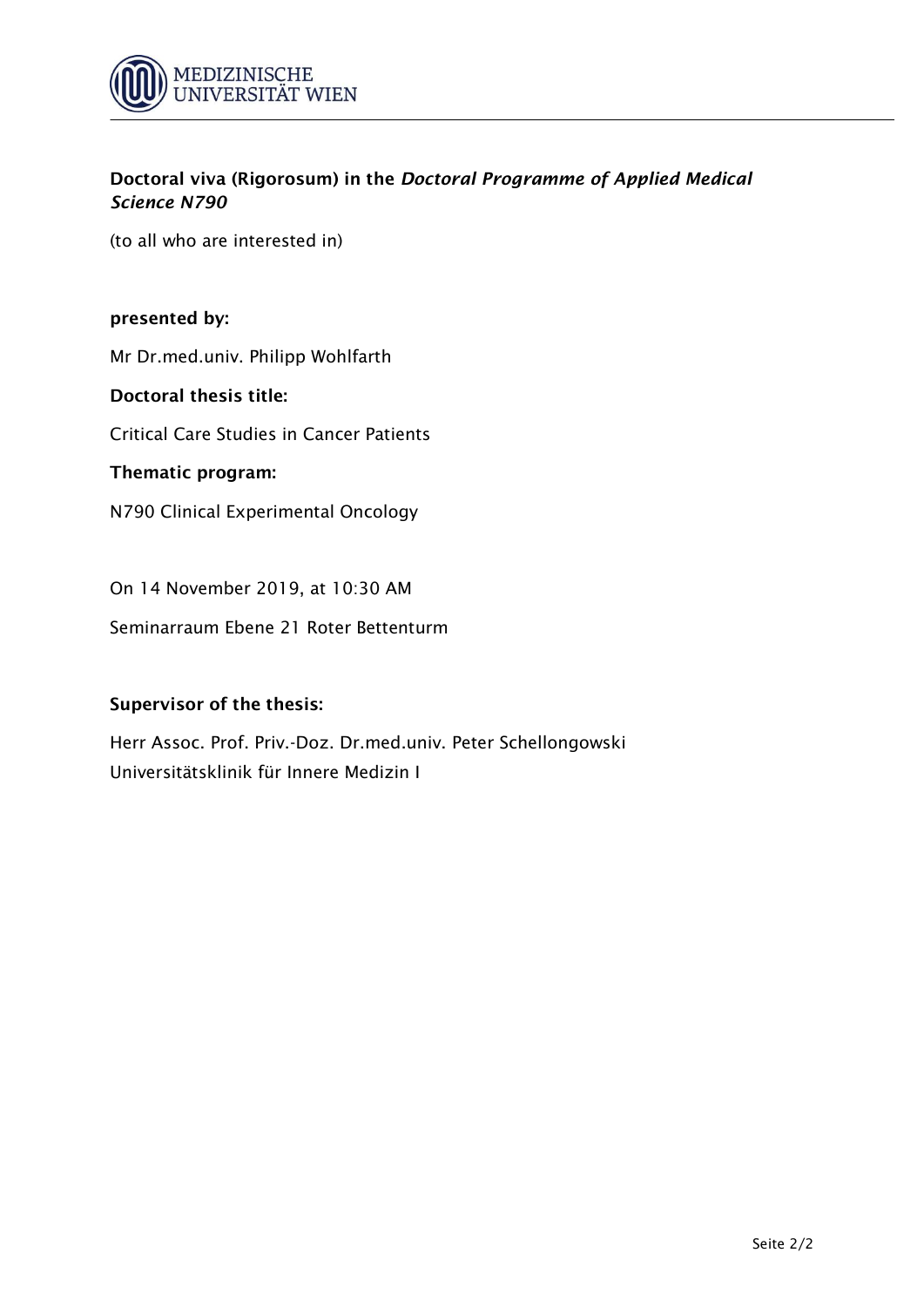

(to all who are interested in)

## **presented by:**

Mr Dr.med.univ. David Baron

#### **Doctoral thesis title:**

Assessment of human colorectal carcinoma cells response to treatment with peroxisome proliferator-activated receptor gamma agonists of using proteome profiling

#### **Thematic program:**

N094 Malignant Diseases

On 20 November 2019, at 1:00 PM

Seminarraum 1 der Anästhesie auf 9i (roter Bettenturm)

## **Supervisor of the thesis:**

Herr Univ.-Prof. Dr. Christopher Gerner Universität Wien Fakultät für Chemie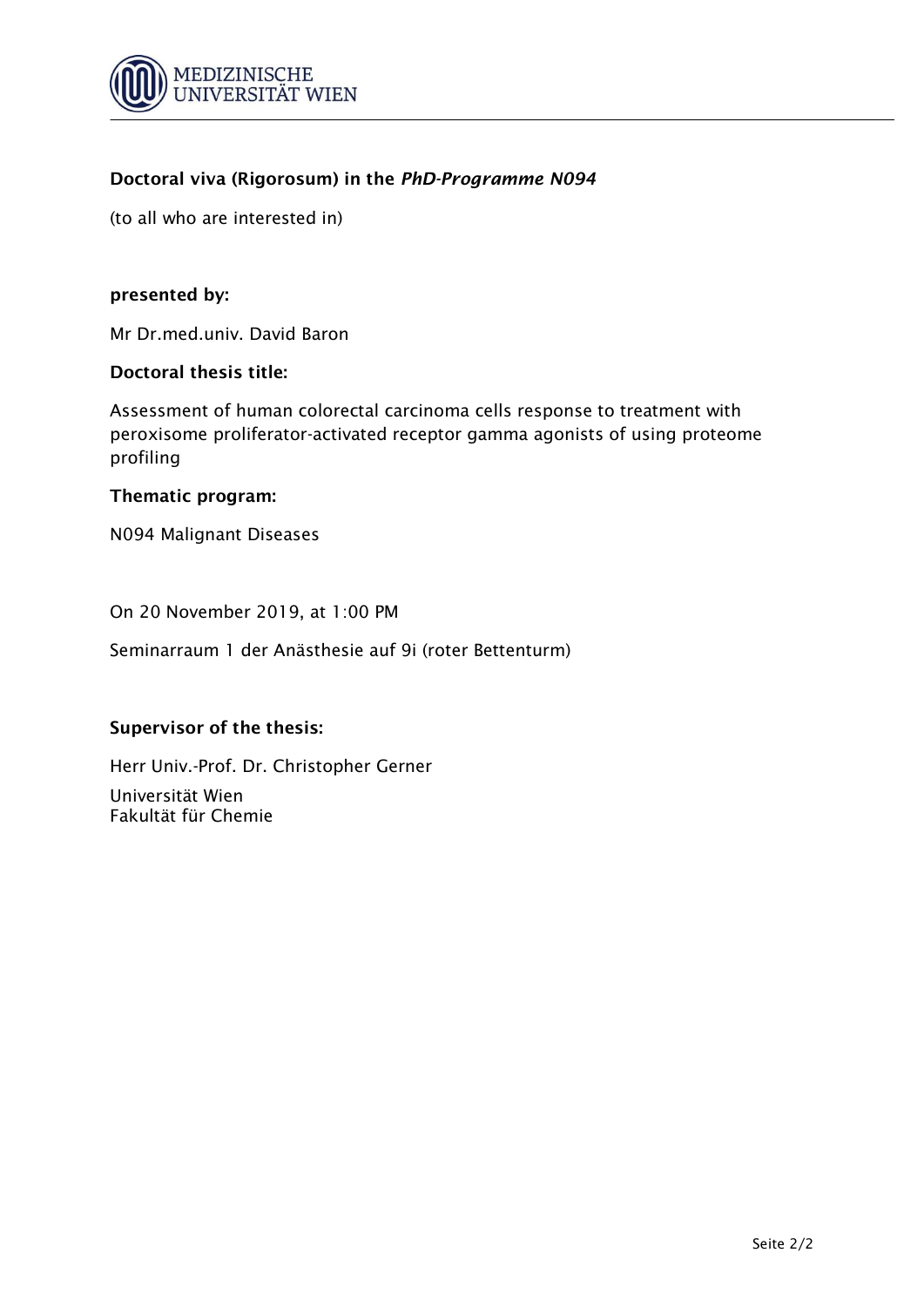

(to all who are interested in)

## **presented by:**

Ms Dr. Patricia Pia Wadowski

## **Doctoral thesis title:**

Sublingual Capillaroscopy in Cardiovascular Diseases

#### **Thematic program:**

N790 Cardiovascular and Pulmonary Disease

On 26 November 2019, at 11:00 AM

Klinische Pharmakologie

Seminarraum 6L 1.08

Währinger Gürtel 18-20

1090 Wien

## **Supervisor of the thesis:**

Herr Univ.-Prof. Dr.med.univ. Bernd Jilma Universitätsklinik für Klinische Pharmakologie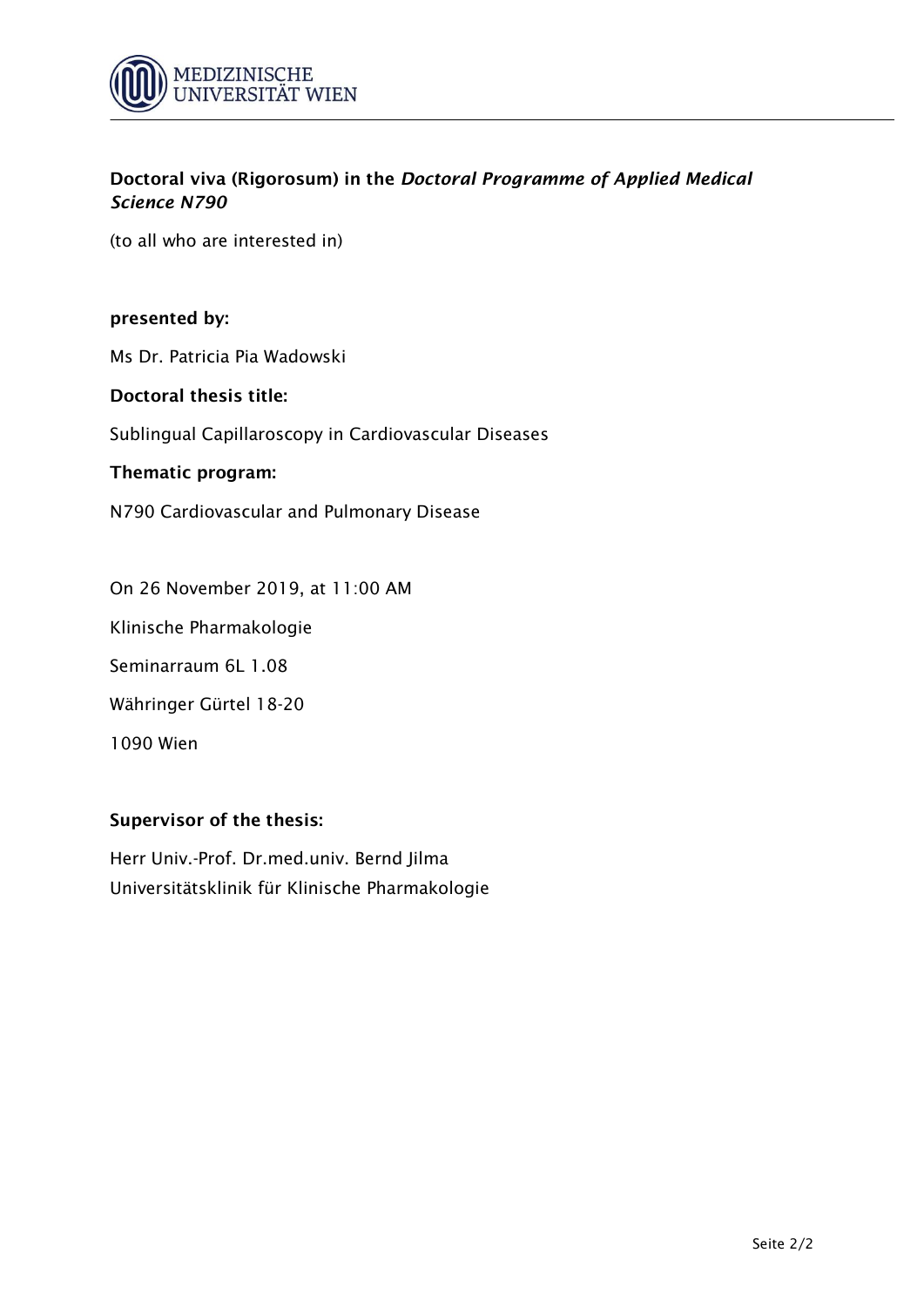

(to all who are interested in)

## **presented by:**

Mr Dr.med.univ. David Baron

#### **Doctoral thesis title:**

Assessment of human colorectal carcinoma cells response to treatment with peroxisome proliferator-activated receptor gamma agonists of using proteome profiling

## **Thematic program:**

N094 Malignant Diseases

On 28 November 2019, at 1:00 PM

Seminarraum 1 der Anästhesie auf 9i (roter Bettenturm)

## **Supervisor of the thesis:**

Herr Univ.-Prof. Dr. Christopher Gerner Universität Wien Fakultät für Chemie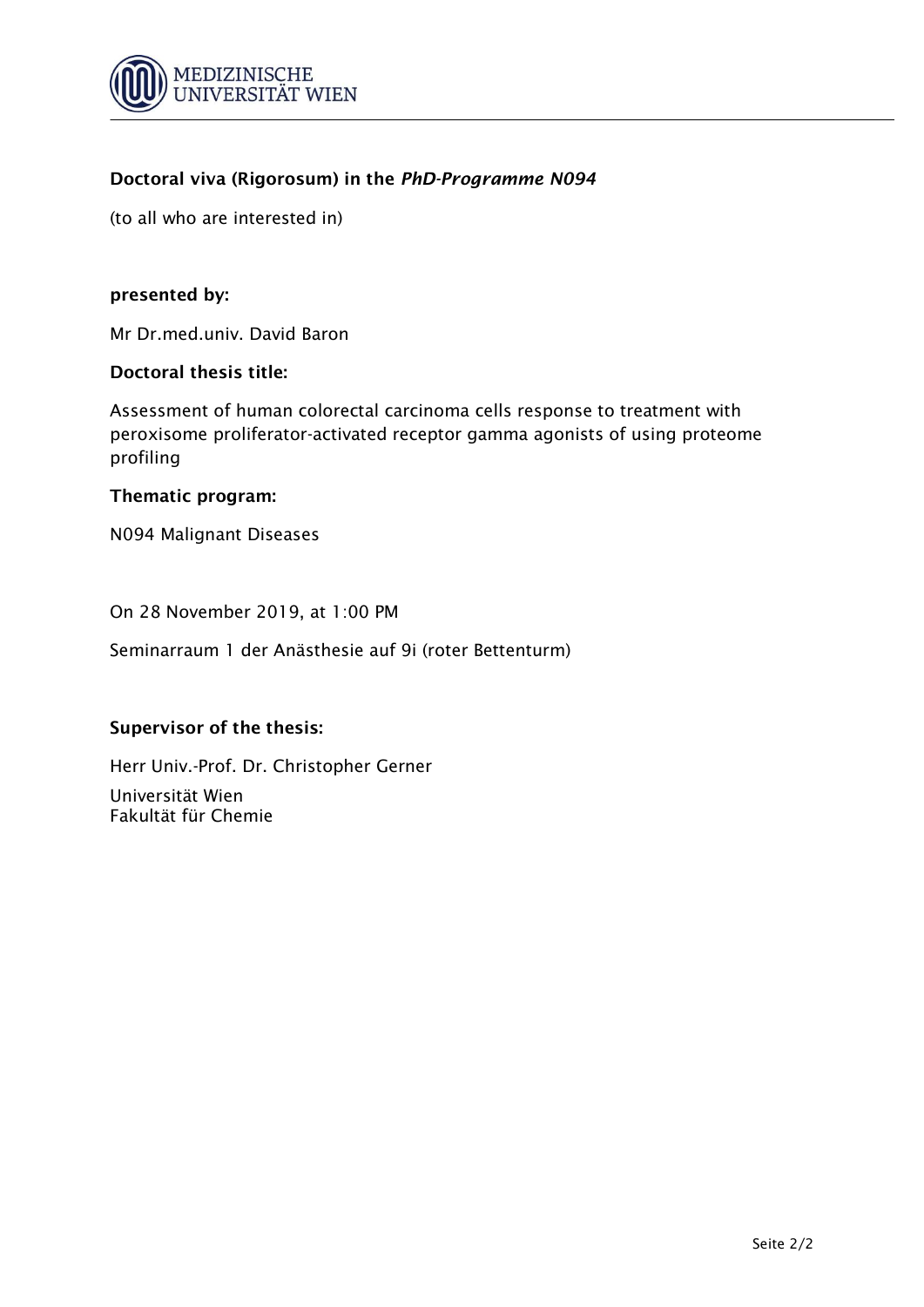

(to all who are interested in)

## **presented by:**

Mr MSc. Ehsan Ghasemian

#### **Doctoral thesis title:**

Chlamydiaceae and Chlamydia-like organisms on

the eyes of trachoma patients

#### **Thematic program:**

N094 Immunology

On 6 December 2019, at 11:00 AM

ISPT/Seminarraum 2

Kinderspitalgasse 15

1090 Wien

## **Supervisor of the thesis:**

Frau Ao.Univ.-Prof. Dr.med.univ. Talin Barisani

Zentrum für Pathophysiologie, Infektiologie und Immunologie Institut für Spezifische Prophylaxe und Tropenmedizin